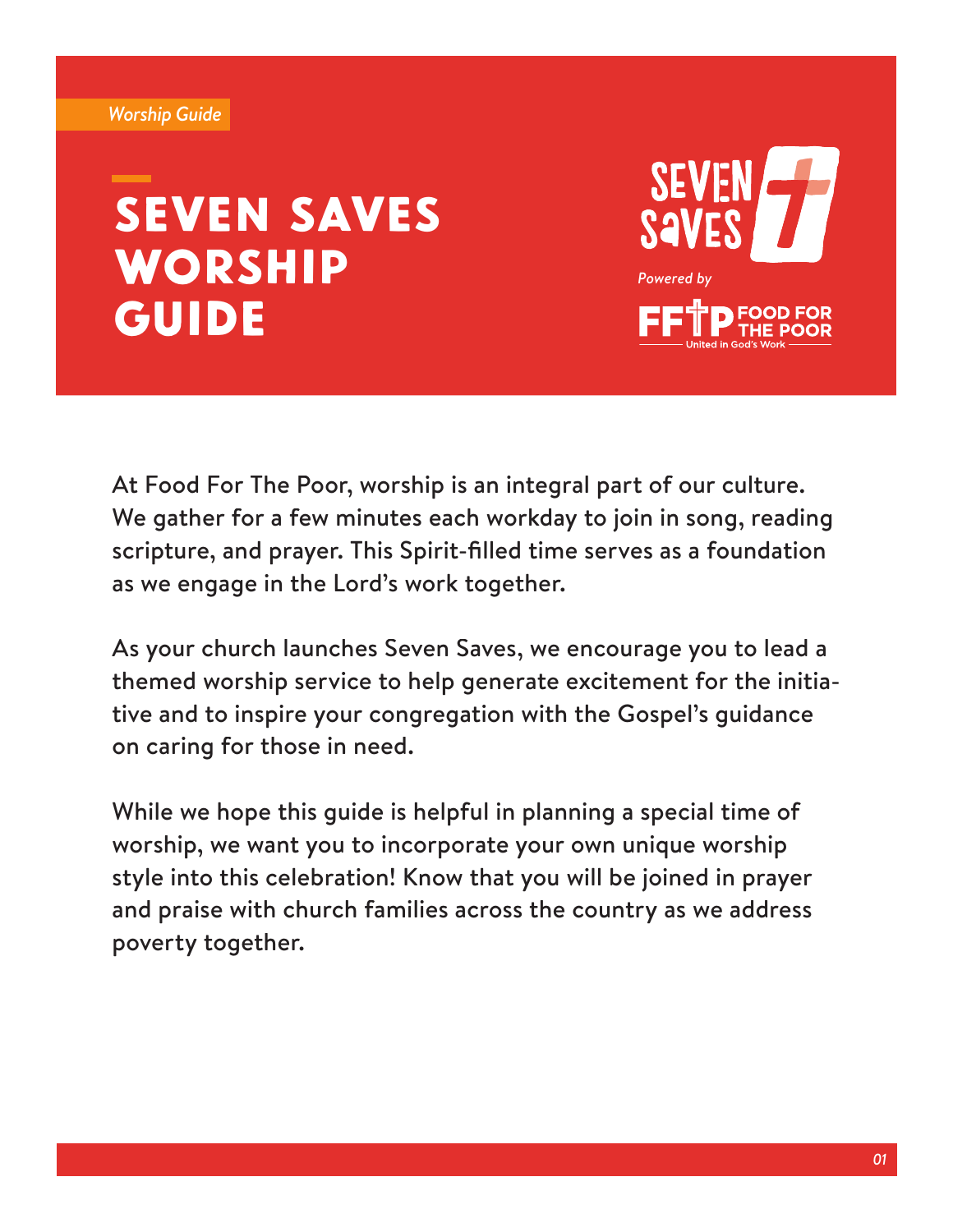*(As the Latin American and Caribbean children whom we will feed and serve together are on our hearts, perhaps you might consider having a child/children in your congregation read this passage).* 

## **MATTHEW 25: 31-46 (NIV)** The Sheep and the Goats

<sup>31</sup>"When the Son of Man comes in his glory, and all the angels with him, he will sit on his glorious throne.<sup>32</sup> All the nations will be gathered before him, and he will separate the people one from another as a shepherd separates the sheep from the goats.<sup>33</sup> He will put the sheep on his right and the goats on his left.

<sup>34</sup> "Then the King will say to those on his right, 'Come, you who are blessed by my Father; take your inheritance, the kingdom prepared for you since the creation of the world.<sup>35</sup> For I was hungry and you gave me something to eat, I was thirsty and you gave me something to drink, I was a stranger and you invited me in, 36 I needed clothes and you clothed me, I was sick and you looked after me, I was in prison and you came to visit me.'

37 "Then the righteous will answer him, 'Lord, when did we see you hungry and feed you, or thirsty and give you something to drink? <sup>38</sup> When did we see you a stranger and invite you in, or needing clothes and clothe you? <sup>39</sup> When did we see you sick or in prison and go to visit you?'

<sup>40</sup> "The King will reply, 'Truly I tell you, whatever you did for one of the least of these brothers and sisters of mine, you did for me.'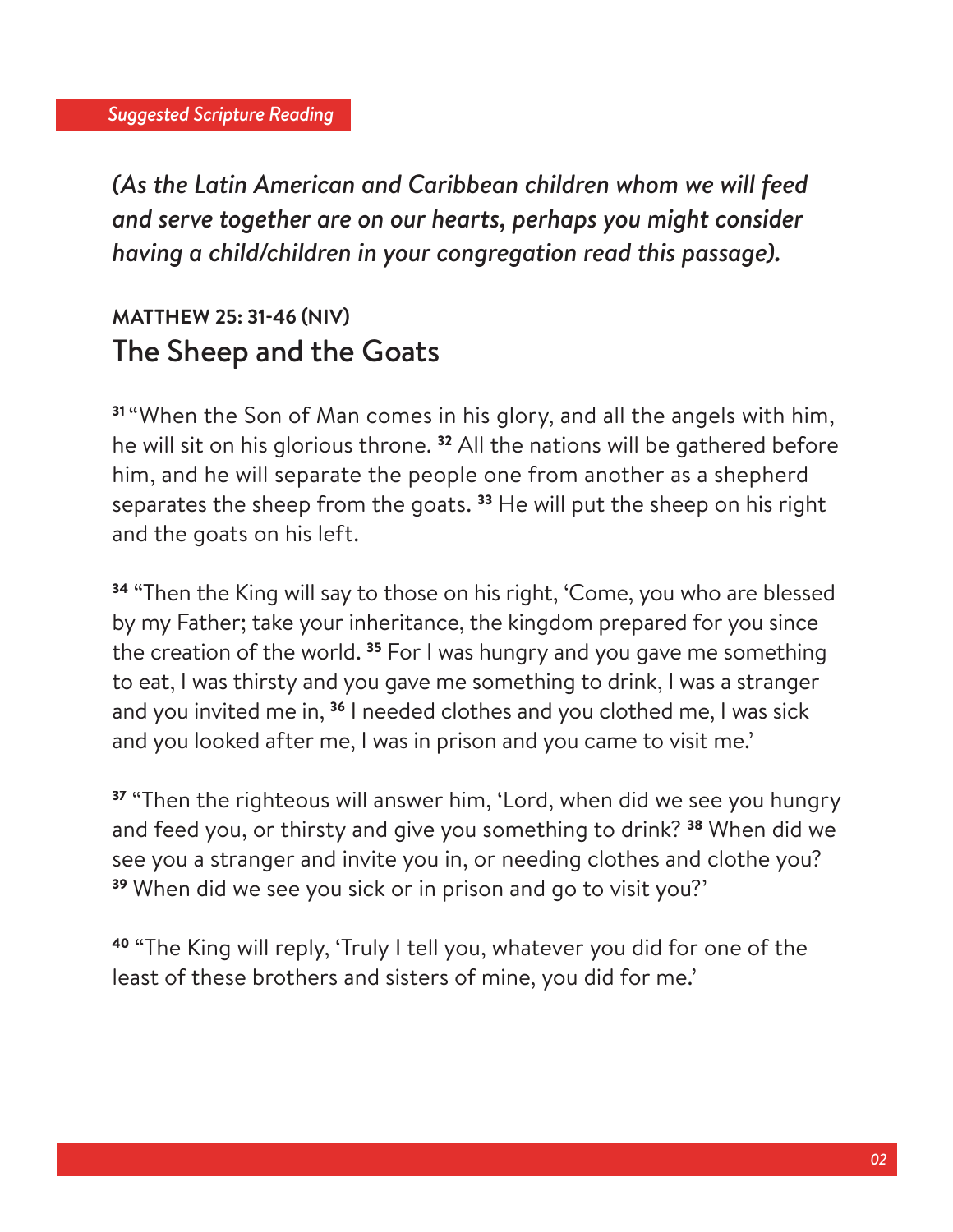### **MATTHEW 25: 31-46 (NIV)** The Sheep and the Goats

<sup>41</sup>"Then he will say to those on his left, 'Depart from me, you who are cursed, into the eternal fire prepared for the devil and his angels.<sup>42</sup> For I was hungry and you gave me nothing to eat, I was thirsty and you gave me nothing to drink, 43 I was a stranger and you did not invite me in, I needed clothes and you did not clothe me, I was sick and in prison and you did not look after me.'

<sup>44</sup> "They also will answer, 'Lord, when did we see you hungry or thirsty or a stranger or needing clothes or sick or in prison, and did not help you?'

<sup>45</sup> "He will reply, 'Truly I tell you, whatever you did not do for one of the least of these, you did not do for me.'

<sup>46</sup> "Then they will go away to eternal punishment, but the righteous to eternal life."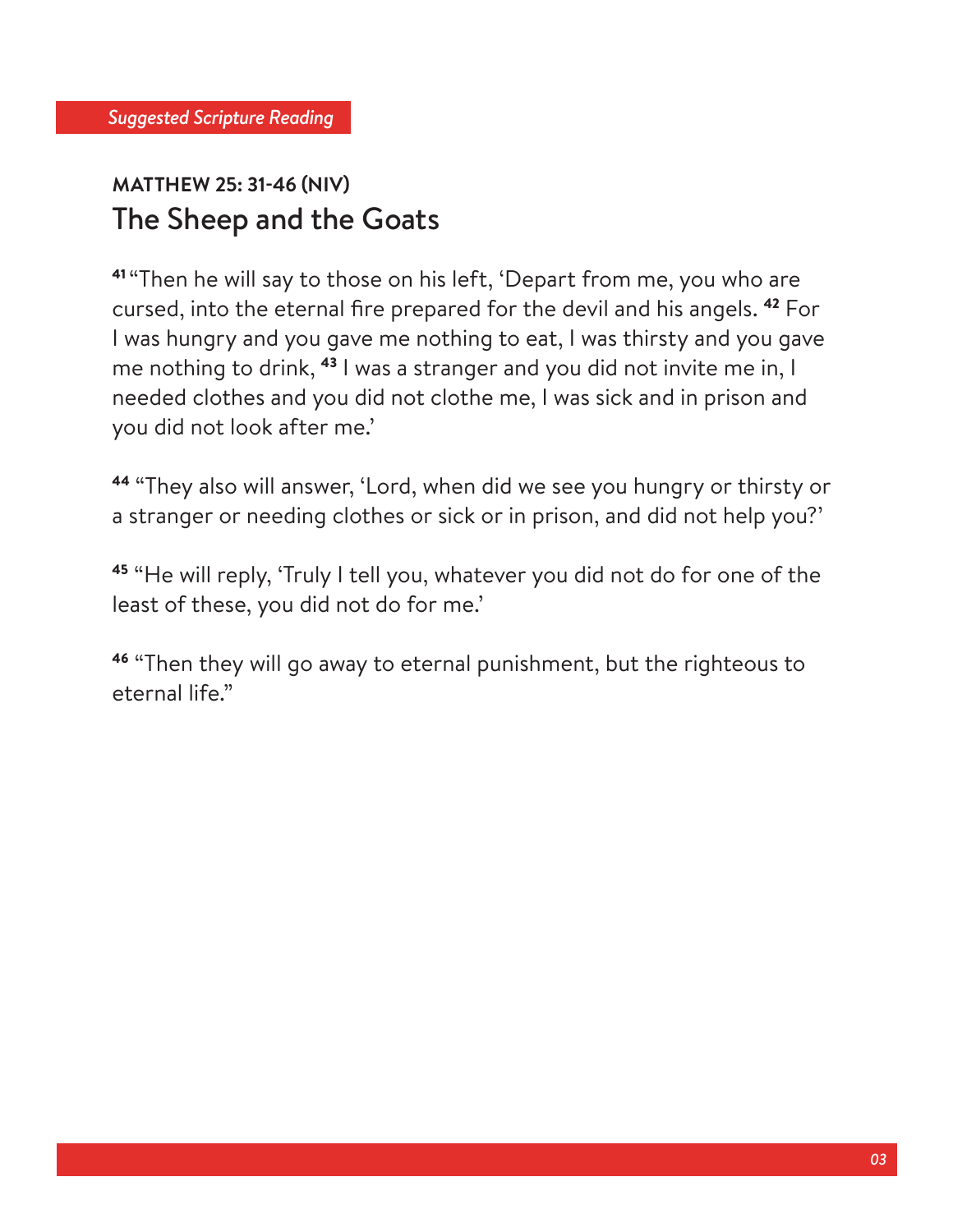#### *(Pastors, please adjust or elaborate on any of the following thoughts as you feel called.)*

I heard the story of a woman in an impoverished community in the country of Haiti. The woman, a mother of several children, shared that most days she was unable to feed her little ones. On the days that she had no food, she would put a pot filled with rocks upon a small fire in front of her home, stirring the rocks occasionally. The malnourished children, thinking that something might be cooking, would spend the day in hopeful anticipation of an evening meal. Eventually, they would fall asleep with empty bellies while waiting for their dinner and would awaken in the morning filled with new hope for the coming day.

While many of us here in the United States cannot fully understand this level of poverty, we can certainly understand the power of hope.

Today our church is launching the Seven Saves Initiative. This is an opportunity to bring hope – Christ's hope – to those in great need. Through Seven Saves, our church can share hope. *You* can share hope.

We learn in Matthew 25 that Jesus is calling us, inviting us, and empowering us to serve the least of those among us. On the last day, Christ will measure our lives by asking: "Were the hungry fed? The thirsty given a drink? Strangers welcomed? Naked clothed? Sick and imprisoned visited?"

How will we - as individual followers of Christ and as a church family - respond? How will we see and serve Christ in the least of those among us? How will we reach out to those in our community and beyond?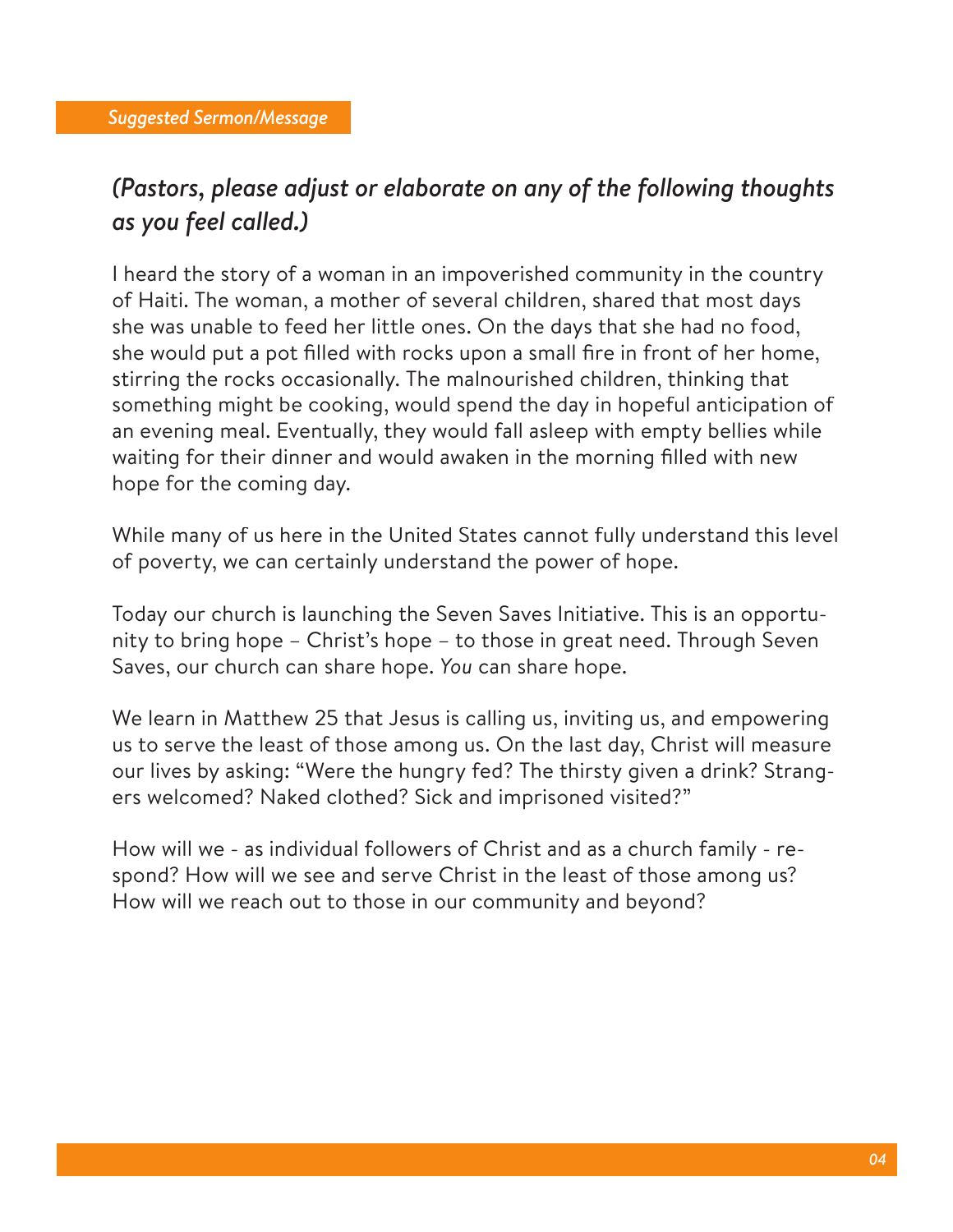The Seven Saves Initiative [which we introduced earlier in the service or which we will talk about later in this service] enables us to answer those Biblical calls. It's a tangible way for us to make a difference individually and as a church to some of the poorest of the poor.

While the Gospel calls us to give, The Gospel's Good News of Christ's goodness and grace is always our *motive* to give:

- The hungry are to be fed because Jesus has fed us with the Bread of Life – His own life given on the cross! *(John 6:35)*
- The naked are to be clothed because Christ has covered us with his own righteousness. He has taken away our sin and put upon us his perfect righteousness! *(1 Corinthians 1:30; 2 Corinthians 5:21)*
- The sick and imprisoned are visited because when sin held us sick and in prison, Jesus visited us and by his birth, life, death, and glorious resurrection has set us free! *(John 8:30-36)*

In some of our world's darkest corners, we can bring Christ's light and hope, trusting that the promises that come to us through the resurrection are true for the mother in Haiti. True for me. True for *you.*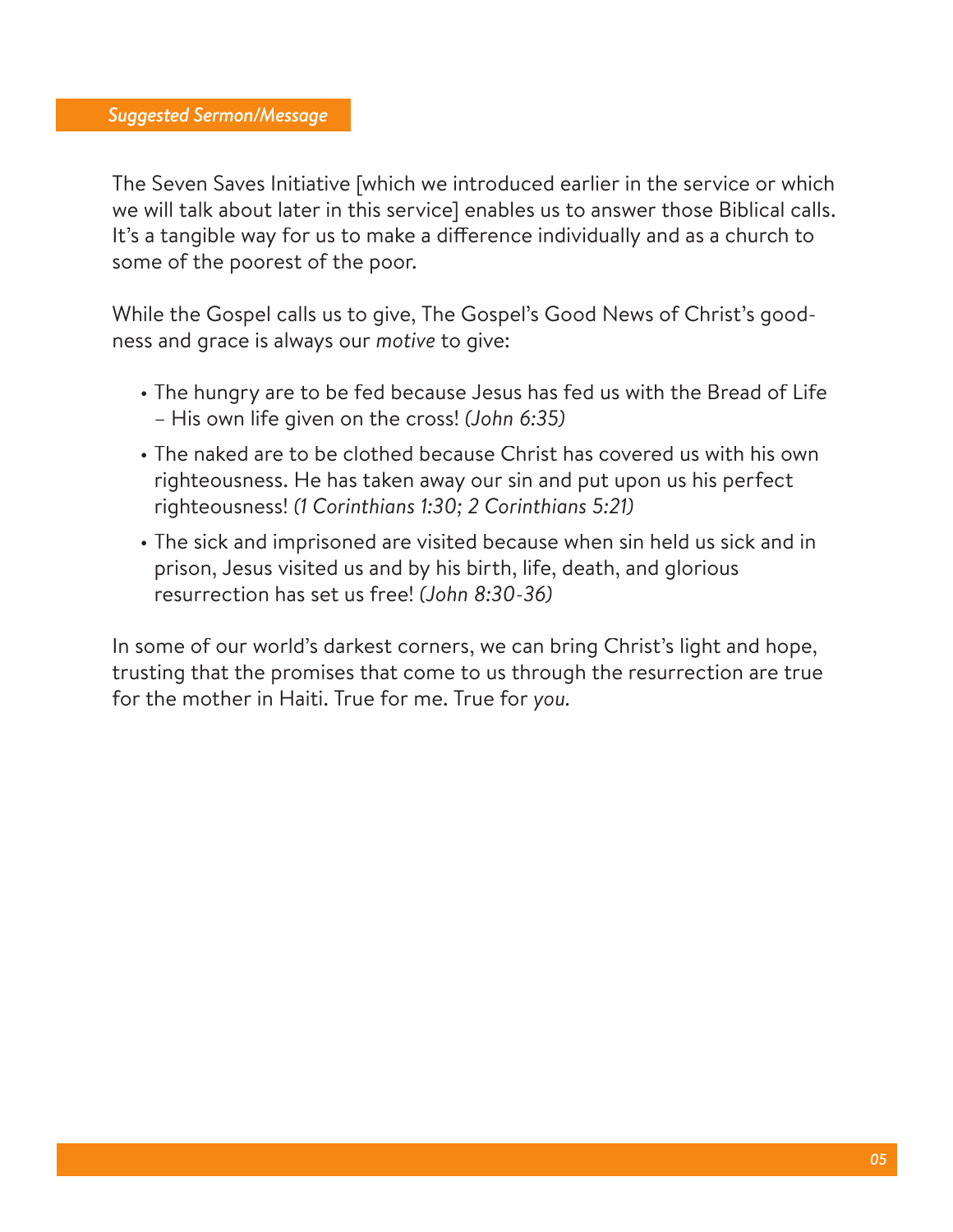Heavenly Father: Help us to remember that each time we feed the hungry, welcome the stranger, and care for the prisoner, we are serving Jesus. As our congregation responds to the calls of Matthew 25 and begins the Seven Saves program, open our hearts so we might share our blessings joyfully and generously.

Be with the impoverished people of Latin America and the Caribbean. Work through us as an answer to their desperate prayers. Transform their lives through the work of organizations like Food For The Poor and through church bodies like ours, committed to feeding hungry souls physically and spiritually. Help the poor to know your Son's love through us. May we bring Christ's light to our world's dark corners, brightening tomorrows with your grace, peace, and hope. In Jesus' name we pray. Amen.

#### *Please let us know if we can assist with the planning of your Seven Saves Launch Service. Blessings on your worship!*